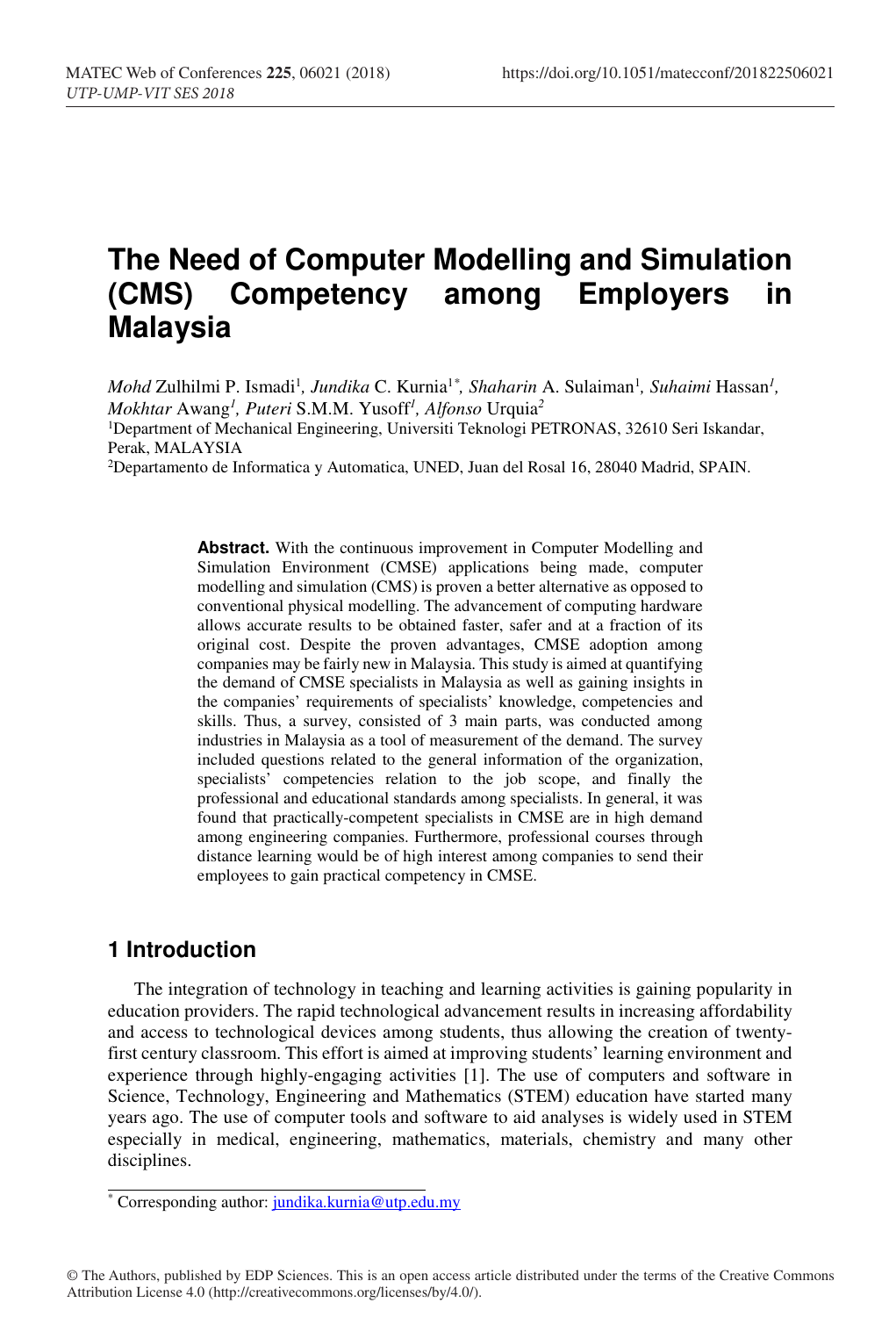By utilizing mathematical model, tools and simulation, users have access to the expected outcome of their experimentations, given that their model is accurately validated. Additionally, the use of software is proven to be more advantageous, efficient and costeffective in the long run, making it highly attractive in industries [2]. By using a specific software, the process of building physical experimental model for testing can be eliminated. The aforementioned advantage allows strategic decision to be made early, giving the respective team an edge in the competitive market. Furthermore, the improving efficiency, computing power and its architectural design, highly complex models can be simulated within accepted accuracy at a fraction of the time. As more research ventures into this area, a new discipline emerges, known as Computer Modelling and Simulation.

### **2 Methodology**

A survey was done specifically among mechanical and marine engineering companies in Malaysia through online platform. Questionnaires were distributed at random to a mixture of large and small engineering companies all over Malaysia. The target respondents were top management of the respective companies. The respondents' information was kept confidential and used for demographic purposes only. The surveys consisted of 3 main components. The first part of the survey asked the general information that targets the organization leaders. This part analyses the needs, salary scale and willingness of companies to train their workers to gain CMS competency. The second component includes questions related to competency distribution within the job scope of the specialist in each organization. Finally, the last and main component of the questionnaires is on the general information and issues in organization that relates to the qualification requirements, education standard in computer modelling as well as professional standards compliance.

### **3 Results and Discussion**

#### Part 1 – Needs and willingness to train employees in CMSE

This component of the survey is aimed at quantifying the size of the organisations as well as quantifying the willingness of the companies to adopt new technologies and gain CMSE specialists. The participants of the survey consisted of 22.7% of large company (more than 100 employees), 9.1% of medium sized (up to 100 employees) and 68.2% of small companies (up to 20 employees). Out of these numbers, only 9.5% responded that they have more than 50 specialists in the company while the remaining respondents have only less than 20 specialists in their organization. As illustrated in Figure 1, in terms of the implementation of new technologies related to computer modelling, majority of the response (54.5%) plan to implement new technologies that require related specialist, 27.3% plan to implement new technologies that does not require specialists and the remaining 18.2% of respondents did not have any plan to implement new technologies in the market. Most companies prefer that the specialists in CMSE to possess Bachelor degree qualification compared to higher qualifications such as Master (40.9%) and doctoral degree (0%). Due to this reason, 81% of the responses showed interest for CMSE training or professional development that includes distance learning mode. This results show that most organizations prefer to train and enhance their employees' CMSE competency in oppose to hiring new specialists.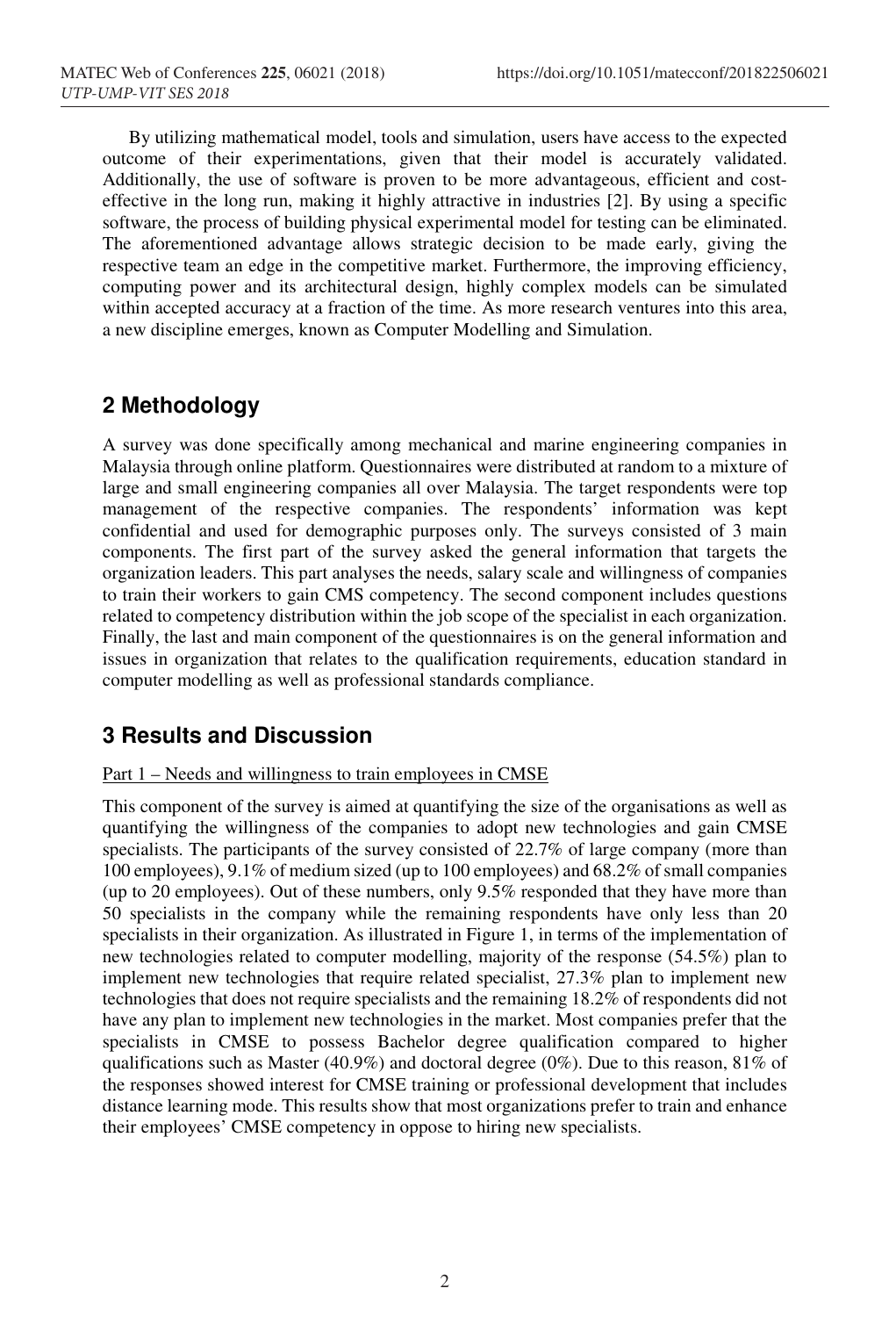

**Fig. 1.** New technology adoption willingness among industries

#### Part 2 – Competency distribution in organization

The second part of the survey determines the softwares and type of CMS applications used by the participating organisations. The outcome of the survey showed that the specialists were able to either operate or both operate and develop equally at 42.9% each, whereas the remainder were focused on model development. Experimentation of various model and software is the most prominent method among companies at 47.6%, followed by probabilistic models at 23.8%. On the other hand, deterministic models based on Partial Differential Equation (PDE) and Ordinary Differential Equation (ODE) accounted for 19% and 9.5%, respectively, as shown in Figure 2.



**Fig. 2.** Specialists profile activities

As expected in the industry, Figure 3 shows majority of the companies (52.4%) utilize commercially available software packages for their CMS work. 33.3% matches multiple models and packages and high level algorithmic model development took account the least at 14.3%. This result is expected considering the fast-paced progress in the industry is the most desirable which makes developing model through fundamental programming from a scratch the least popular option. Similar scenario is also reflected when the companies are asked about the specialists they need. Specialists with the ability to develop model are the least desirable (19%) compared to specialists in applied (23.8%) and operation (57.1%) domains.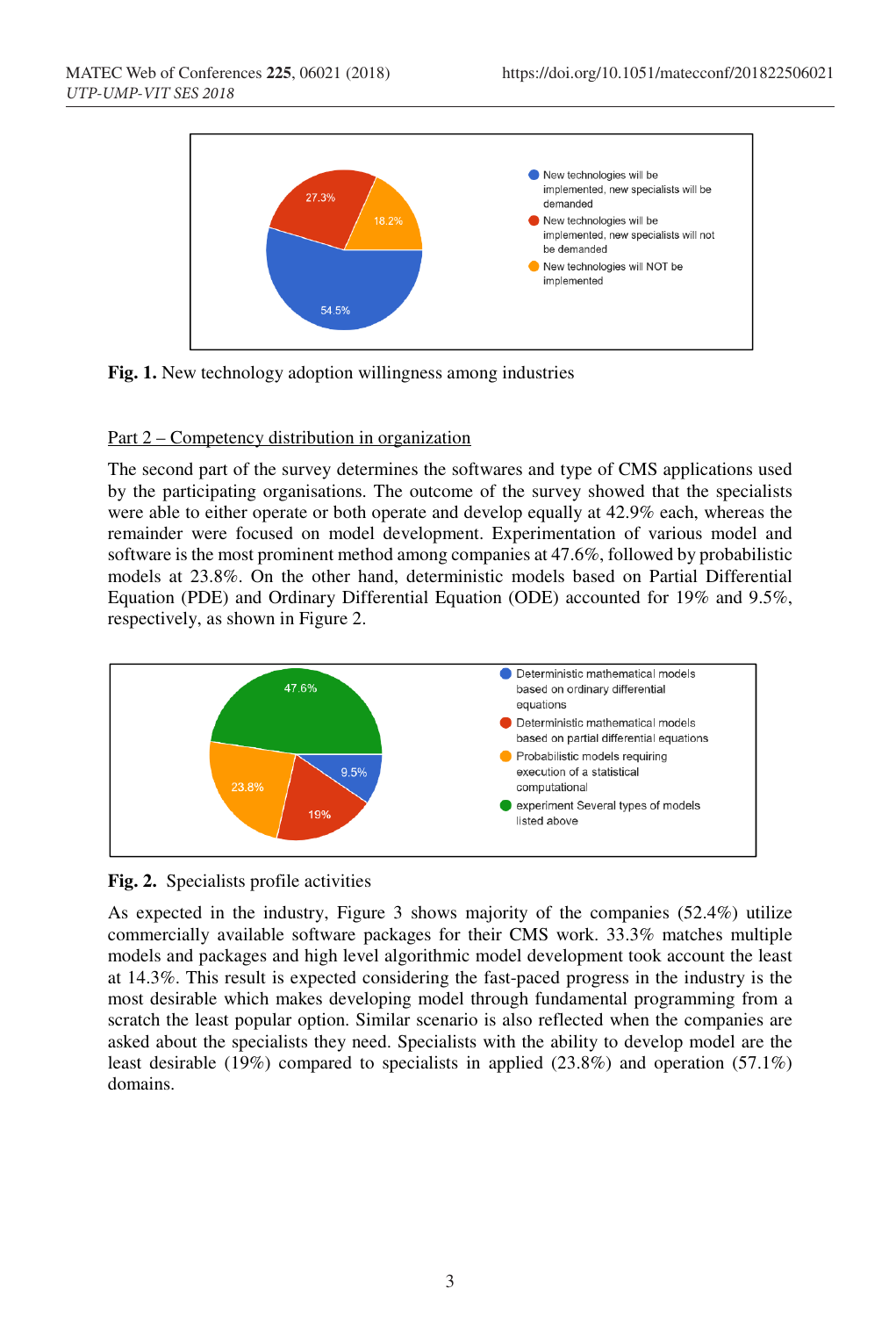

**Fig. 3.** Types of models used by the specialists in the industy

#### Part 3 – Qualification requirements, education standard and professional standard

This section quantifies the general issues related to education and professional standard among specialists in each organization. Overall, half of the respondents partially comply to the professional standards whereas 45% and 5% fully comply or compliance is insufficient, correspondingly. In a scale of 5, the survey showed that companies favour practical training as opposed to theoretical training with 90% rated 3 and higher on the former and 85% on the latter. The survey results showed a cumulative of 80% responses have some and large interest in university collaboration for practice-oriented process of specialist training program as depicted in Figure 4. The remaining stated either no interest (15%) or the companies have an in-house department or laboratories that responsible in developing competencies among the specialists (5%).



**Fig. 4.** Academia-industry partnership interest

The questionnaire also quantifies the degree of importance of various personal qualities for a specialist in computer modelling. Most employers responded positively and results showed a consistent scoring of 3 and above in most personal attributes. 50% employers rated 4 out of 5 in 'personal initiative' and 'ability to work independently' attributes. 10% and 20% of employers also scored 5 for the corresponding qualities, separately. Employers also value teamwork and communication skills highly with cumulative 80% and 70% scored 4 and higher. Despite that, one respondent rated 2 for both skills. Employers also valued the abilities to solve non-standard problems and adapt to changing conditions highly with a total of 95% scored 3 and above in both skills. Additionally, self-readiness for further learning among specialists is one of the most defining qualities among employers with the highest distribution at level 4 (45%) followed by level 3 and 5 at 25% each. In short, self-awareness and willingness to learn are the deterministic factors for the employees to undergo further learning to enhance their knowledge and competency. The survey also studied the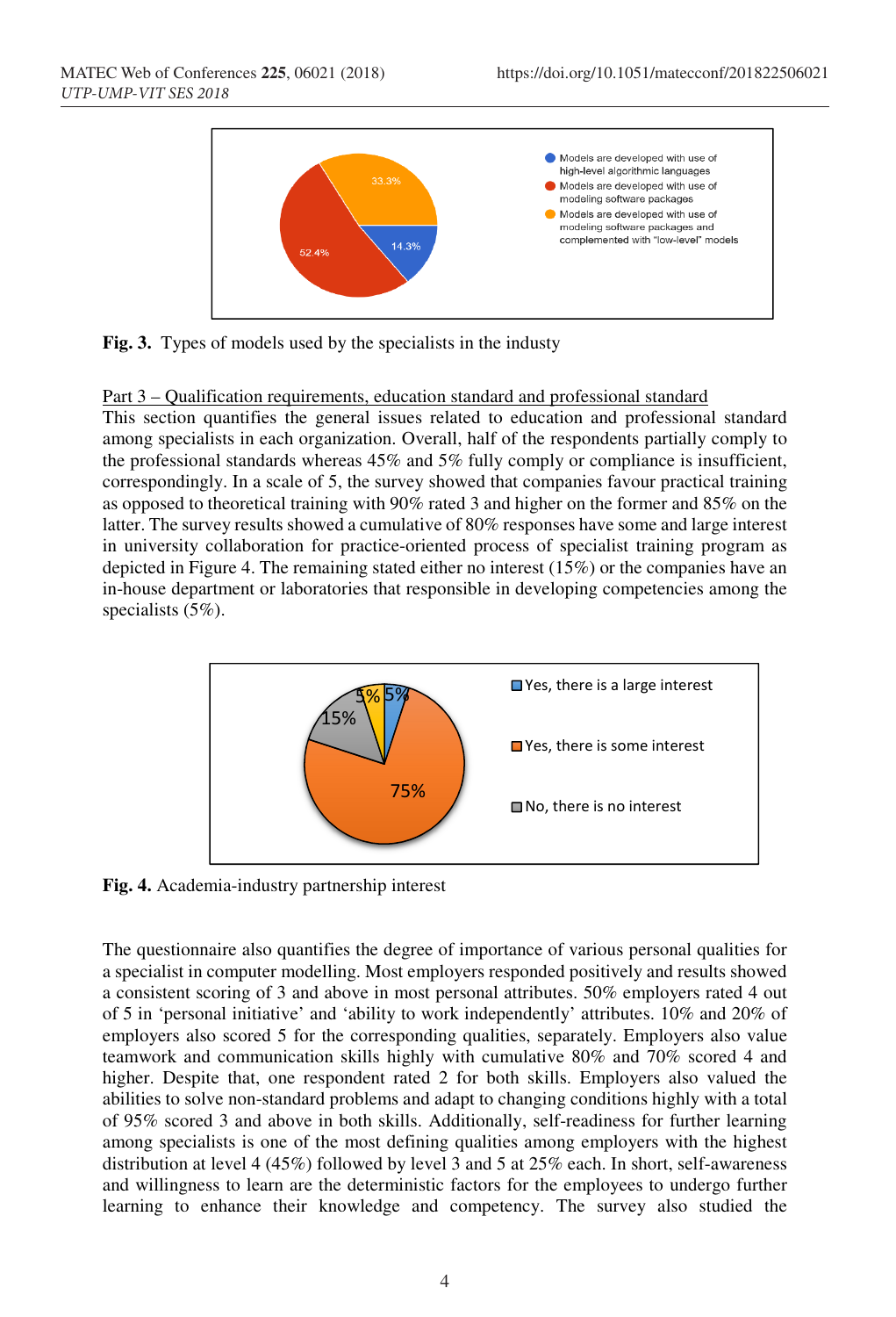expectation of employers on specialists' ability to work in international context. Majority of employers are neutral with 45% voted 3 and 40% voted 4. The results also showed high appreciation to analyse information and critical thinking skills with 20% voted 3, 65% voted 4 and remaining 15% voted 5 for both qualities. Summary of results is tabulated in Table 1.

| <b>Personal qualities</b>                                  | of<br>Level<br><b>Highest</b><br>importance<br>(score out of 5) |
|------------------------------------------------------------|-----------------------------------------------------------------|
| Degree of initiative                                       | $3-4$                                                           |
| Ability to work individually, independently from others    | $3-4$                                                           |
| Ability to work collectively, in a team                    | 4                                                               |
| Ability to communicate with non-specialist                 | 4                                                               |
| Ability of effectively present results of their activities | $\overline{4}$                                                  |
| Ability to solve non-standard problems                     | $3-4$                                                           |
| Ability to adapt to changing conditions                    | 4                                                               |
| Readiness for further learning                             | 4                                                               |
| Ability to work in an international context                | $3-4$                                                           |
| Ability to find and analyse information                    | 4                                                               |
| Ability to think critically                                | 4                                                               |

**Table 1.** Summary of desired specialists' personal qualities.

The respondents were also asked a series of question related to the importance of practical competencies for a CMS specialist, as summarized in Table 2. Majority of the employers scored highly in one's ability to understand the principles of quality evaluation, control and management; apply principles of innovative management; collect information from various sources; and apply main methods and procedures of marketing, with at least 65% of the employers scored 4 and higher in each category. Other traits such as research skill, awareness of recent scientific progression, foreign language command, project development and management were rated averagely important (score 3) among participating companies.

**Table 2:** Summary of desired specialists' practical competencies.

| <b>Practical Competencies</b>                                                                            | of<br>Highest Level<br>importance<br>(score out of 5) |
|----------------------------------------------------------------------------------------------------------|-------------------------------------------------------|
| Research competencies                                                                                    | $3-4$                                                 |
| Awareness of the most recent scientific and technical<br>achievements in the field of computer modelling | $3-4$                                                 |
| Knowledge and competence in using methods of<br>mathematical modelling                                   | 4                                                     |
| Collecting information from primary and secondary<br>sources including internet search                   | 4                                                     |
| Command of foreign language                                                                              | 3                                                     |
| Project development and management                                                                       | 3                                                     |
| Leadership skills                                                                                        | 4                                                     |
| Understanding of the principles of quality evaluation,<br>control and management                         | $\overline{4}$                                        |
| Ability to apply principles of innovative management                                                     | 4                                                     |
| Knowledge of the main methods and procedures of<br>marketing                                             | $\overline{4}$                                        |
| Skills in staff management                                                                               | $3-4$                                                 |